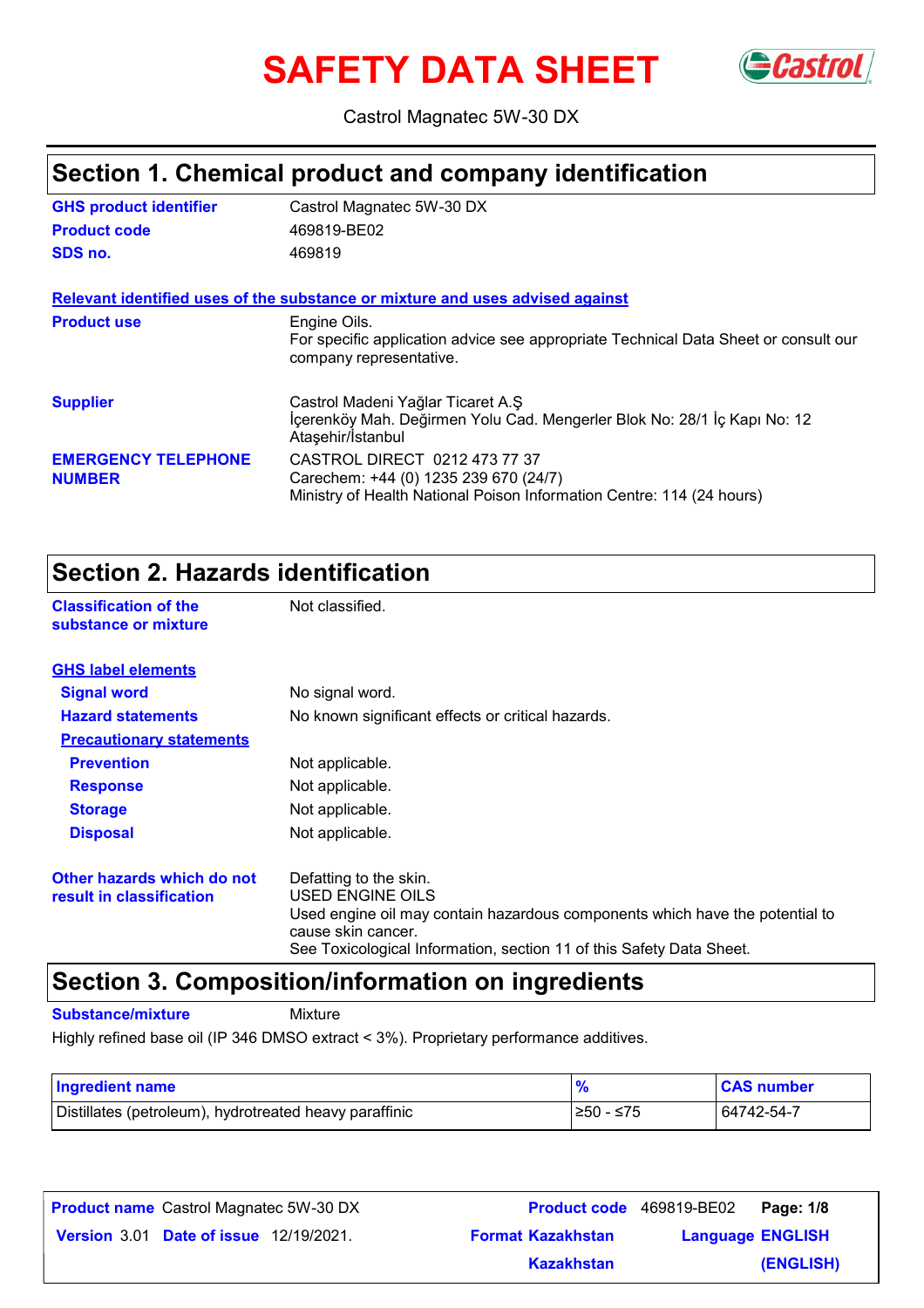### **Section 3. Composition/information on ingredients**

**There are no additional ingredients present which, within the current knowledge of the supplier and in the concentrations applicable, are classified as hazardous to health or the environment and hence require reporting in this section.**

**Occupational exposure limits, if available, are listed in Section 8.**

### **Section 4. First aid measures**

| <b>Description of necessary first aid measures</b> |                                                                                                                                                                                                                                         |
|----------------------------------------------------|-----------------------------------------------------------------------------------------------------------------------------------------------------------------------------------------------------------------------------------------|
| <b>Inhalation</b>                                  | If inhaled, remove to fresh air. Get medical attention if symptoms occur.                                                                                                                                                               |
| <b>Ingestion</b>                                   | Do not induce vomiting unless directed to do so by medical personnel. Get medical<br>attention if symptoms occur.                                                                                                                       |
| <b>Skin contact</b>                                | Wash skin thoroughly with soap and water or use recognised skin cleanser.<br>Remove contaminated clothing and shoes. Wash clothing before reuse. Clean<br>shoes thoroughly before reuse. Get medical attention if symptoms occur.       |
| Eye contact                                        | In case of contact, immediately flush eyes with plenty of water for at least 15<br>minutes. Eyelids should be held away from the eyeball to ensure thorough rinsing.<br>Check for and remove any contact lenses. Get medical attention. |
|                                                    | Most important symptoms/effects, acute and delayed                                                                                                                                                                                      |
|                                                    | See Section 11 for more detailed information on health effects and symptoms.                                                                                                                                                            |
|                                                    | Indication of immediate medical attention and special treatment needed, if necessary                                                                                                                                                    |
| <b>Specific treatments</b>                         | No specific treatment.                                                                                                                                                                                                                  |

**Protection of first-aiders** No action shall be taken involving any personal risk or without suitable training. **Notes to physician** Treatment should in general be symptomatic and directed to relieving any effects.

### **Section 5. Firefighting measures**

| <b>Extinguishing media</b>                               |                                                                                                                                                                                                   |
|----------------------------------------------------------|---------------------------------------------------------------------------------------------------------------------------------------------------------------------------------------------------|
| <b>Suitable extinguishing</b><br>media                   | In case of fire, use foam, dry chemical or carbon dioxide extinguisher or spray.                                                                                                                  |
| <b>Unsuitable extinguishing</b><br>media                 | Do not use water jet.                                                                                                                                                                             |
| <b>Specific hazards arising</b><br>from the chemical     | In a fire or if heated, a pressure increase will occur and the container may burst.                                                                                                               |
| <b>Hazardous thermal</b><br>decomposition products       | Combustion products may include the following:<br>carbon oxides (CO, CO <sub>2</sub> ) (carbon monoxide, carbon dioxide)                                                                          |
| <b>Special protective actions</b><br>for fire-fighters   | Promptly isolate the scene by removing all persons from the vicinity of the incident if<br>there is a fire. No action shall be taken involving any personal risk or without<br>suitable training. |
| <b>Special protective</b><br>equipment for fire-fighters | Fire-fighters should wear positive pressure self-contained breathing apparatus<br>(SCBA) and full turnout gear.                                                                                   |

### **Section 6. Accidental release measures**

|                                | <b>Personal precautions, protective equipment and emergency procedures</b>                                                                                                                                                                                                                                                          |
|--------------------------------|-------------------------------------------------------------------------------------------------------------------------------------------------------------------------------------------------------------------------------------------------------------------------------------------------------------------------------------|
| For non-emergency<br>personnel | No action shall be taken involving any personal risk or without suitable training.<br>Evacuate surrounding areas. Keep unnecessary and unprotected personnel from<br>entering. Do not touch or walk through spilt material. Put on appropriate personal<br>protective equipment. Floors may be slippery; use care to avoid falling. |
| For emergency responders       | If specialised clothing is required to deal with the spillage, take note of any<br>information in Section 8 on suitable and unsuitable materials. See also the<br>information in "For non-emergency personnel".                                                                                                                     |

| <b>Product name</b> Castrol Magnatec 5W-30 DX |                          | <b>Product code</b> 469819-BE02 Page: 2/8 |
|-----------------------------------------------|--------------------------|-------------------------------------------|
| <b>Version 3.01 Date of issue 12/19/2021.</b> | <b>Format Kazakhstan</b> | <b>Language ENGLISH</b>                   |
|                                               | <b>Kazakhstan</b>        | (ENGLISH)                                 |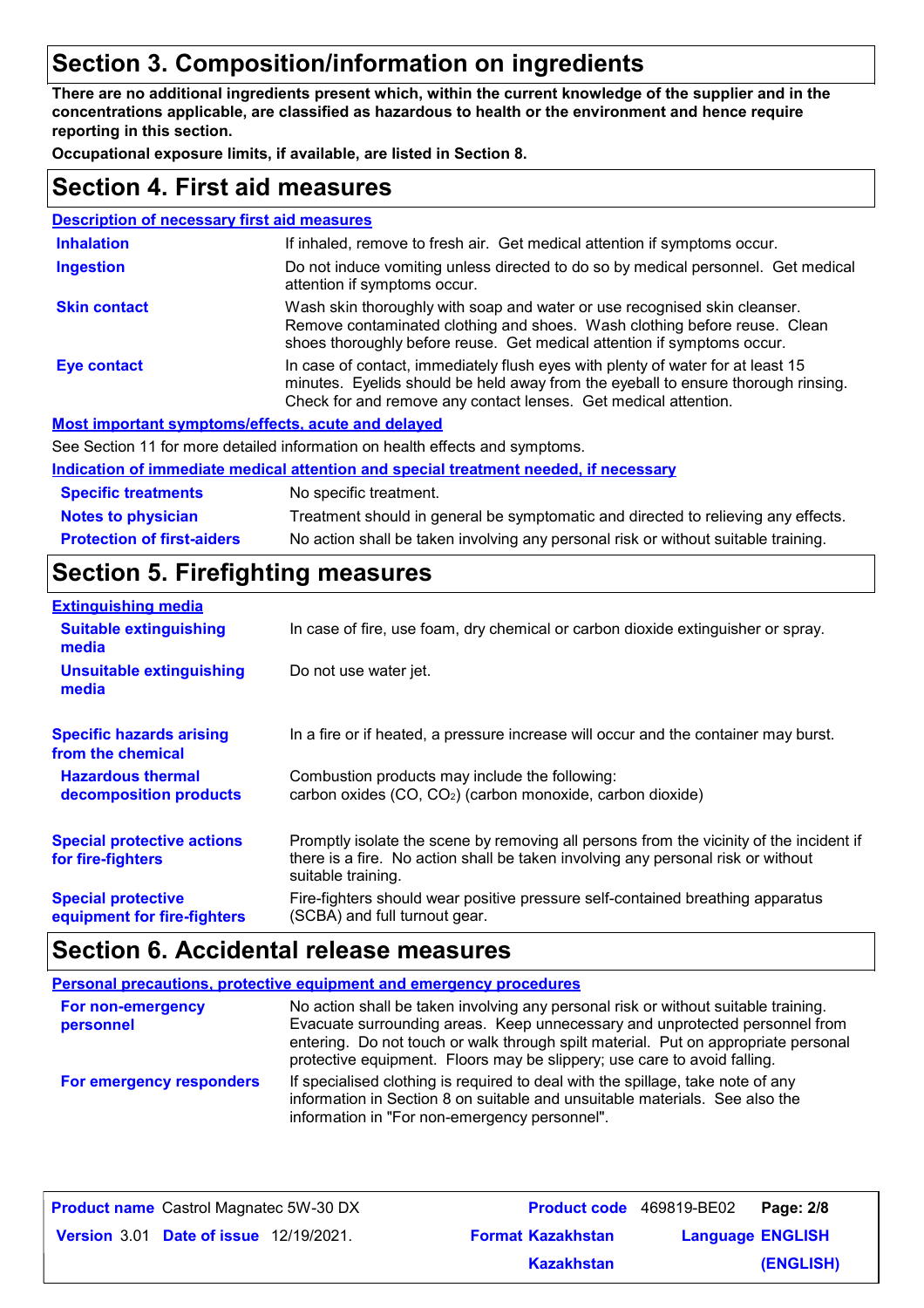### **Section 6. Accidental release measures**

| <b>Environmental precautions</b>                            | Avoid dispersal of spilt material and runoff and contact with soil, waterways, drains<br>and sewers. Inform the relevant authorities if the product has caused environmental<br>pollution (sewers, waterways, soil or air). |
|-------------------------------------------------------------|-----------------------------------------------------------------------------------------------------------------------------------------------------------------------------------------------------------------------------|
| <b>Methods and material for containment and cleaning up</b> |                                                                                                                                                                                                                             |
| <b>Small spill</b>                                          | Stop leak if without risk. Move containers from spill area. Absorb with an inert<br>material and place in an appropriate waste disposal container. Dispose of via a<br>licensed waste disposal contractor.                  |

Stop leak if without risk. Move containers from spill area. Prevent entry into sewers, water courses, basements or confined areas. Contain and collect spillage with noncombustible, absorbent material e.g. sand, earth, vermiculite or diatomaceous earth and place in container for disposal according to local regulations. Dispose of via a licensed waste disposal contractor. **Large spill**

### **Section 7. Handling and storage**

| <b>Precautions for safe handling</b>                                             |                                                                                                                                                                                                                                                                                                                                                                                                                                                                                                                                                                                                |
|----------------------------------------------------------------------------------|------------------------------------------------------------------------------------------------------------------------------------------------------------------------------------------------------------------------------------------------------------------------------------------------------------------------------------------------------------------------------------------------------------------------------------------------------------------------------------------------------------------------------------------------------------------------------------------------|
| <b>Protective measures</b>                                                       | Put on appropriate personal protective equipment (see Section 8).                                                                                                                                                                                                                                                                                                                                                                                                                                                                                                                              |
| <b>Advice on general</b><br>occupational hygiene                                 | Eating, drinking and smoking should be prohibited in areas where this material is<br>handled, stored and processed. Wash thoroughly after handling. Remove<br>contaminated clothing and protective equipment before entering eating areas. See<br>also Section 8 for additional information on hygiene measures.                                                                                                                                                                                                                                                                               |
| <b>Conditions for safe storage,</b><br>including any<br><b>incompatibilities</b> | Store in accordance with local regulations. Store in original container protected<br>from direct sunlight in a dry, cool and well-ventilated area, away from incompatible<br>materials (see Section 10) and food and drink. Keep container tightly closed and<br>sealed until ready for use. Store and use only in equipment/containers designed for<br>use with this product. Containers that have been opened must be carefully resealed<br>and kept upright to prevent leakage. Do not store in unlabelled containers. Use<br>appropriate containment to avoid environmental contamination. |
| <b>Not suitable</b>                                                              | Prolonged exposure to elevated temperature                                                                                                                                                                                                                                                                                                                                                                                                                                                                                                                                                     |

### **Section 8. Exposure controls/personal protection**

#### **Control parameters**

|  | <b>Occupational exposure limits</b> |
|--|-------------------------------------|
|--|-------------------------------------|

None.

| <b>Appropriate engineering</b><br><b>controls</b> | Provide exhaust ventilation or other engineering controls to keep the relevant<br>airborne concentrations below their respective occupational exposure limits.<br>All activities involving chemicals should be assessed for their risks to health, to<br>ensure exposures are adequately controlled. Personal protective equipment should<br>only be considered after other forms of control measures (e.g. engineering controls)<br>have been suitably evaluated. Personal protective equipment should conform to<br>appropriate standards, be suitable for use, be kept in good condition and properly<br>maintained.<br>Your supplier of personal protective equipment should be consulted for advice on<br>selection and appropriate standards. For further information contact your national<br>organisation for standards.<br>The final choice of protective equipment will depend upon a risk assessment. It is<br>important to ensure that all items of personal protective equipment are compatible. |
|---------------------------------------------------|---------------------------------------------------------------------------------------------------------------------------------------------------------------------------------------------------------------------------------------------------------------------------------------------------------------------------------------------------------------------------------------------------------------------------------------------------------------------------------------------------------------------------------------------------------------------------------------------------------------------------------------------------------------------------------------------------------------------------------------------------------------------------------------------------------------------------------------------------------------------------------------------------------------------------------------------------------------------------------------------------------------|
| <b>Environmental exposure</b><br><b>controls</b>  | Emissions from ventilation or work process equipment should be checked to ensure<br>they comply with the requirements of environmental protection legislation. In some<br>cases, fume scrubbers, filters or engineering modifications to the process<br>equipment will be necessary to reduce emissions to acceptable levels.                                                                                                                                                                                                                                                                                                                                                                                                                                                                                                                                                                                                                                                                                 |

| <b>Product name</b> Castrol Magnatec 5W-30 DX |                          | <b>Product code</b> 469819-BE02   Page: 3/8 |
|-----------------------------------------------|--------------------------|---------------------------------------------|
| <b>Version 3.01 Date of issue 12/19/2021.</b> | <b>Format Kazakhstan</b> | <b>Language ENGLISH</b>                     |
|                                               | <b>Kazakhstan</b>        | (ENGLISH)                                   |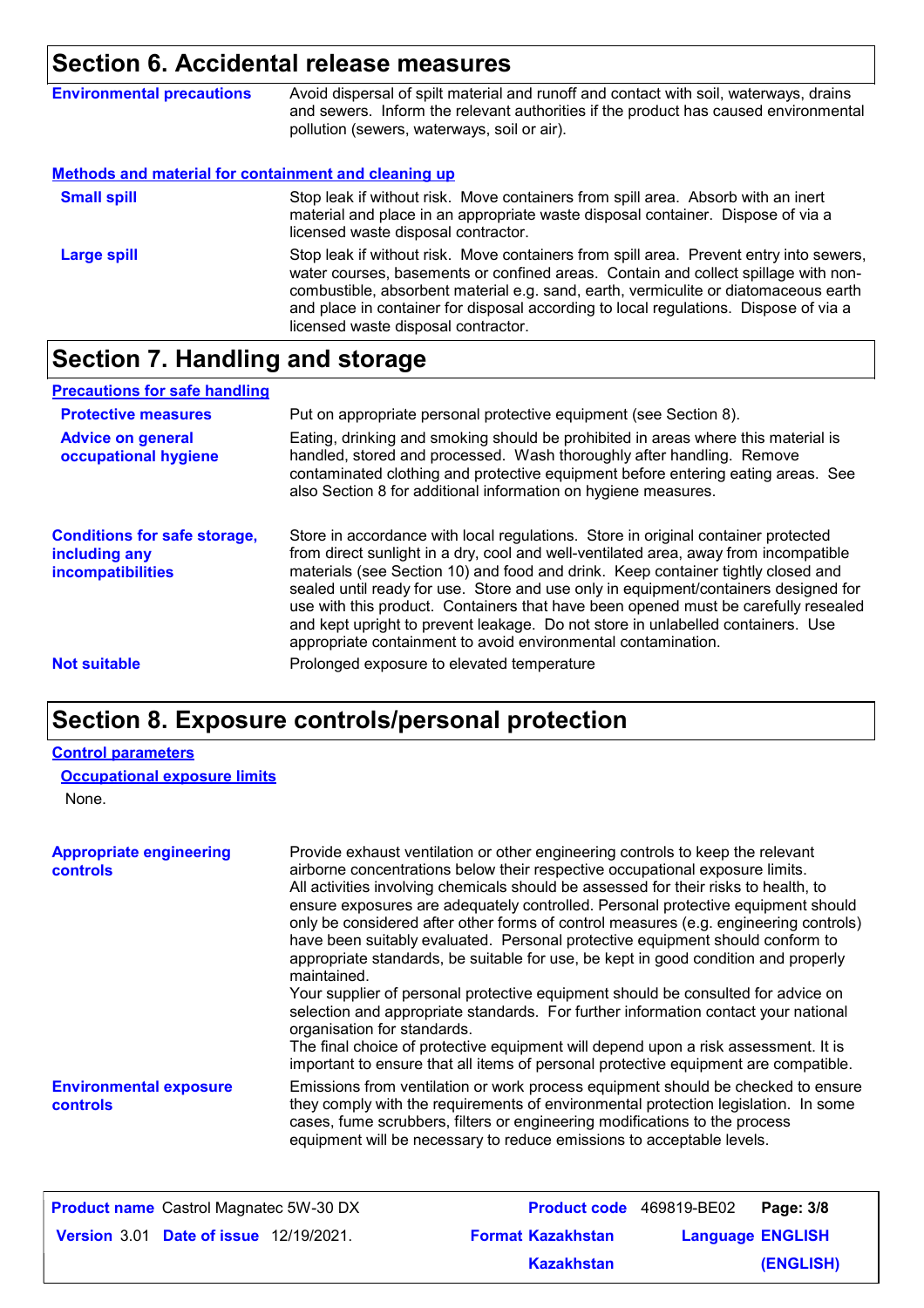## **Section 8. Exposure controls/personal protection**

| <b>Individual protection measures</b> |                                                                                                                                                                                                                                                                                                                                                                                                                                                                                                                                                                                                                                                                                                                                                                                                 |
|---------------------------------------|-------------------------------------------------------------------------------------------------------------------------------------------------------------------------------------------------------------------------------------------------------------------------------------------------------------------------------------------------------------------------------------------------------------------------------------------------------------------------------------------------------------------------------------------------------------------------------------------------------------------------------------------------------------------------------------------------------------------------------------------------------------------------------------------------|
| <b>Hygiene measures</b>               | Wash hands, forearms and face thoroughly after handling chemical products, before<br>eating, smoking and using the lavatory and at the end of the working period.<br>Appropriate techniques should be used to remove potentially contaminated clothing.<br>Wash contaminated clothing before reusing. Ensure that eyewash stations and<br>safety showers are close to the workstation location.                                                                                                                                                                                                                                                                                                                                                                                                 |
| <b>Eye/face protection</b>            | Safety glasses with side shields.                                                                                                                                                                                                                                                                                                                                                                                                                                                                                                                                                                                                                                                                                                                                                               |
| <b>Skin protection</b>                |                                                                                                                                                                                                                                                                                                                                                                                                                                                                                                                                                                                                                                                                                                                                                                                                 |
| <b>Hand protection</b>                | Wear protective gloves if prolonged or repeated contact is likely. Wear chemical<br>resistant gloves. Recommended: Nitrile gloves. The correct choice of protective<br>gloves depends upon the chemicals being handled, the conditions of work and use,<br>and the condition of the gloves (even the best chemically resistant glove will break<br>down after repeated chemical exposures). Most gloves provide only a short time of<br>protection before they must be discarded and replaced. Because specific work<br>environments and material handling practices vary, safety procedures should be<br>developed for each intended application. Gloves should therefore be chosen in<br>consultation with the supplier/manufacturer and with a full assessment of the<br>working conditions. |
| <b>Body protection</b>                | Use of protective clothing is good industrial practice.<br>Personal protective equipment for the body should be selected based on the task<br>being performed and the risks involved and should be approved by a specialist<br>before handling this product.<br>Cotton or polyester/cotton overalls will only provide protection against light<br>superficial contamination that will not soak through to the skin. Overalls should be<br>laundered on a regular basis. When the risk of skin exposure is high (e.g. when<br>cleaning up spillages or if there is a risk of splashing) then chemical resistant aprons<br>and/or impervious chemical suits and boots will be required.                                                                                                           |
| <b>Respiratory protection</b>         | In case of insufficient ventilation, wear suitable respiratory equipment.<br>The correct choice of respiratory protection depends upon the chemicals being<br>handled, the conditions of work and use, and the condition of the respiratory<br>equipment. Safety procedures should be developed for each intended application.<br>Respiratory protection equipment should therefore be chosen in consultation with<br>the supplier/manufacturer and with a full assessment of the working conditions.                                                                                                                                                                                                                                                                                           |

### **Section 9. Physical and chemical properties**

The conditions of measurement of all properties are at standard temperature and pressure unless otherwise indicated.

### **Appearance**

| <b>Physical state</b>                                             | Liquid.                                      |
|-------------------------------------------------------------------|----------------------------------------------|
| <b>Colour</b>                                                     | Amber. [Light]                               |
| <b>Odour</b>                                                      | Not available.                               |
| <b>Odour threshold</b>                                            | Not available.                               |
| рH                                                                | Not applicable.                              |
| <b>Melting point</b>                                              | Not available.                               |
| <b>Boiling point, initial boiling</b><br>point, and boiling range | Not available.                               |
| <b>Flash point</b>                                                | Closed cup: 203°C (397.4°F) [Pensky-Martens] |
| <b>Evaporation rate</b>                                           | Not available.                               |
| <b>Flammability</b>                                               | Not applicable. Based on - Physical state    |
| Lower and upper explosion<br>limit/flammability limit             | Not available.                               |
| <b>Vapour pressure</b>                                            |                                              |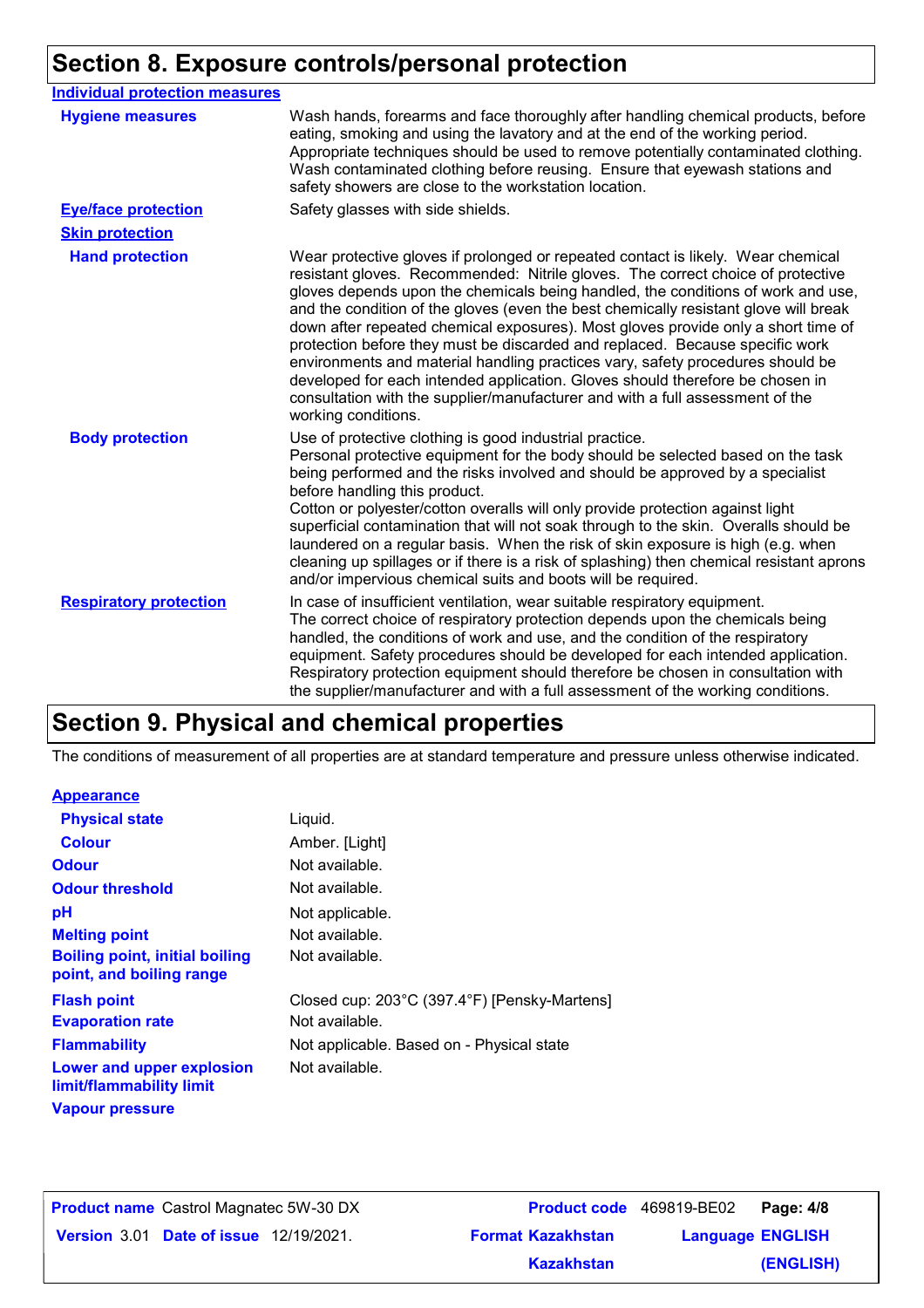### **Section 9. Physical and chemical properties**

|                                                   |                                                                                                                                            | Vapour Pressure at 20°C |         | Vapour pressure at 50°C |          |     |               |
|---------------------------------------------------|--------------------------------------------------------------------------------------------------------------------------------------------|-------------------------|---------|-------------------------|----------|-----|---------------|
|                                                   | <b>Ingredient name</b>                                                                                                                     | $mm$ Hg                 | kPa     | <b>Method</b>           | mm<br>Hg | kPa | <b>Method</b> |
|                                                   | Distillates (petroleum),<br>hydrotreated heavy<br>paraffinic                                                                               | < 0.08                  | < 0.011 | <b>ASTM D 5191</b>      |          |     |               |
|                                                   | Distillates (petroleum),<br>hydrotreated heavy<br>paraffinic                                                                               | < 0.08                  | < 0.011 | <b>ASTM D 5191</b>      |          |     |               |
|                                                   | Distillates (petroleum),<br>solvent-dewaxed heavy<br>paraffinic                                                                            | < 0.08                  | < 0.011 | <b>ASTM D 5191</b>      |          |     |               |
| <b>Relative vapour density</b>                    | Not available.                                                                                                                             |                         |         |                         |          |     |               |
| <b>Relative density</b>                           | Not available.                                                                                                                             |                         |         |                         |          |     |               |
| <b>Density</b>                                    | <1000 kg/m <sup>3</sup> (<1 g/cm <sup>3</sup> ) at 15 <sup>°</sup> C                                                                       |                         |         |                         |          |     |               |
| <b>Solubility</b>                                 | insoluble in water.                                                                                                                        |                         |         |                         |          |     |               |
| <b>Partition coefficient: n-</b><br>octanol/water | Not applicable.                                                                                                                            |                         |         |                         |          |     |               |
| <b>Auto-ignition temperature</b>                  | Not available.                                                                                                                             |                         |         |                         |          |     |               |
| <b>Decomposition temperature</b>                  | Not available.                                                                                                                             |                         |         |                         |          |     |               |
| <b>Viscosity</b>                                  | Kinematic: 63.9 mm <sup>2</sup> /s (63.9 cSt) at 40 $^{\circ}$ C<br>Kinematic: 11.2 to 11.7 mm <sup>2</sup> /s (11.2 to 11.7 cSt) at 100°C |                         |         |                         |          |     |               |
| <b>Particle characteristics</b>                   |                                                                                                                                            |                         |         |                         |          |     |               |
| <b>Median particle size</b>                       | Not applicable.                                                                                                                            |                         |         |                         |          |     |               |

### **Section 10. Stability and reactivity**

| <b>Reactivity</b>                                   | No specific test data available for this product. Refer to Conditions to avoid and<br>Incompatible materials for additional information.                                   |
|-----------------------------------------------------|----------------------------------------------------------------------------------------------------------------------------------------------------------------------------|
| <b>Chemical stability</b>                           | The product is stable.                                                                                                                                                     |
| <b>Possibility of hazardous</b><br><b>reactions</b> | Under normal conditions of storage and use, hazardous reactions will not occur.<br>Under normal conditions of storage and use, hazardous polymerisation will not<br>occur. |
| <b>Conditions to avoid</b>                          | Avoid all possible sources of ignition (spark or flame).                                                                                                                   |
| <b>Incompatible materials</b>                       | Reactive or incompatible with the following materials: oxidising materials.                                                                                                |
| <b>Hazardous decomposition</b><br>products          | Under normal conditions of storage and use, hazardous decomposition products<br>should not be produced.                                                                    |

### **Section 11. Toxicological information**

### **Information on toxicological effects**

#### **Aspiration hazard**

| <b>Name</b>                                            | <b>Result</b>                         |
|--------------------------------------------------------|---------------------------------------|
| Distillates (petroleum), hydrotreated heavy paraffinic | <b>ASPIRATION HAZARD - Category 1</b> |

**Information on likely routes**  Routes of entry anticipated: Dermal, Inhalation.

**of exposure**

#### **Potential acute health effects**

|  | <b>Product name</b> Castrol Magnatec 5W-30 DX |
|--|-----------------------------------------------|
|--|-----------------------------------------------|

**Date of issue** 12/19/2021. **Version** 3.01 **Format Kazakhstan Language Product name** Castrol Magnatec 5W-30 DX **Product code** 469819-BE02 **Page: 5/8 Language ENGLISH (ENGLISH) Kazakhstan**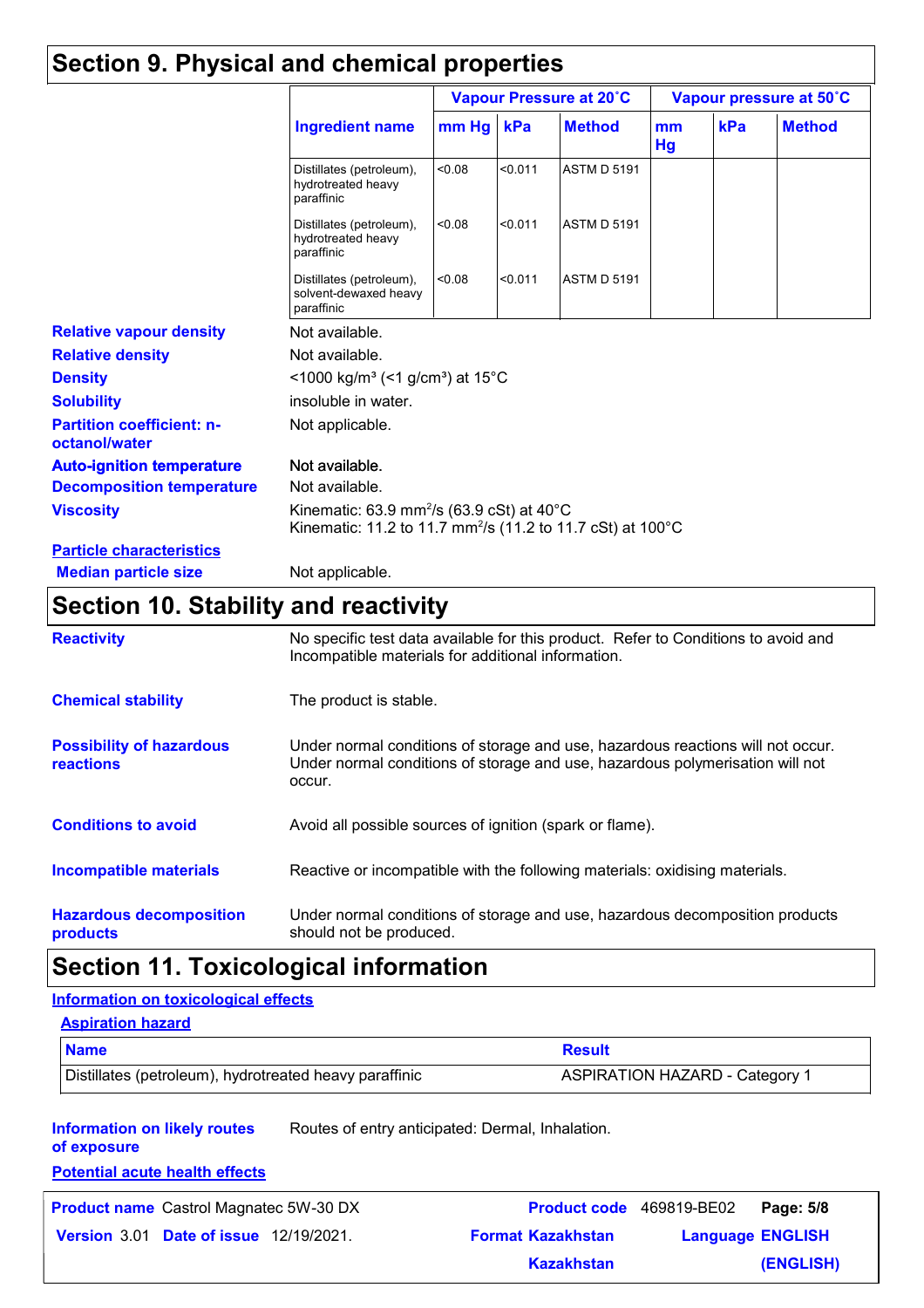### **Section 11. Toxicological information**

| <b>Eye contact</b>                      | No known significant effects or critical hazards.                                                                                                                                                                                                                                                                                                                                                                  |
|-----------------------------------------|--------------------------------------------------------------------------------------------------------------------------------------------------------------------------------------------------------------------------------------------------------------------------------------------------------------------------------------------------------------------------------------------------------------------|
| <b>Inhalation</b>                       | Vapour inhalation under ambient conditions is not normally a problem due to low<br>vapour pressure.                                                                                                                                                                                                                                                                                                                |
| <b>Skin contact</b>                     | Defatting to the skin. May cause skin dryness and irritation.                                                                                                                                                                                                                                                                                                                                                      |
| <b>Ingestion</b>                        | No known significant effects or critical hazards.                                                                                                                                                                                                                                                                                                                                                                  |
|                                         | <b>Symptoms related to the physical, chemical and toxicological characteristics</b>                                                                                                                                                                                                                                                                                                                                |
| <b>Eye contact</b>                      | No specific data.                                                                                                                                                                                                                                                                                                                                                                                                  |
| <b>Inhalation</b>                       | No specific data.                                                                                                                                                                                                                                                                                                                                                                                                  |
| <b>Skin contact</b>                     | Adverse symptoms may include the following:<br>irritation<br>dryness<br>cracking                                                                                                                                                                                                                                                                                                                                   |
| <b>Ingestion</b>                        | No specific data.                                                                                                                                                                                                                                                                                                                                                                                                  |
|                                         | Delayed and immediate effects as well as chronic effects from short and long-term exposure                                                                                                                                                                                                                                                                                                                         |
| <b>Eye contact</b>                      | Potential risk of transient stinging or redness if accidental eye contact occurs.                                                                                                                                                                                                                                                                                                                                  |
| <b>Inhalation</b>                       | Overexposure to the inhalation of airborne droplets or aerosols may cause irritation<br>of the respiratory tract.                                                                                                                                                                                                                                                                                                  |
| <b>Skin contact</b>                     | Prolonged or repeated contact can defat the skin and lead to irritation, cracking and/<br>or dermatitis.                                                                                                                                                                                                                                                                                                           |
| <b>Ingestion</b>                        | Ingestion of large quantities may cause nausea and diarrhoea.                                                                                                                                                                                                                                                                                                                                                      |
| <b>Potential chronic health effects</b> |                                                                                                                                                                                                                                                                                                                                                                                                                    |
| <b>General</b>                          | <b>USED ENGINE OILS</b><br>Combustion products resulting from the operation of internal combustion engines<br>contaminate engine oils during use. Used engine oil may contain hazardous<br>components which have the potential to cause skin cancer. Frequent or prolonged<br>contact with all types and makes of used engine oil must therefore be avoided and a<br>high standard of personal hygiene maintained. |
| <b>Carcinogenicity</b>                  | No known significant effects or critical hazards.                                                                                                                                                                                                                                                                                                                                                                  |
| <b>Mutagenicity</b>                     | No known significant effects or critical hazards.                                                                                                                                                                                                                                                                                                                                                                  |
| <b>Teratogenicity</b>                   | No known significant effects or critical hazards.                                                                                                                                                                                                                                                                                                                                                                  |
| <b>Developmental effects</b>            | No known significant effects or critical hazards.                                                                                                                                                                                                                                                                                                                                                                  |
| <b>Fertility effects</b>                | No known significant effects or critical hazards.                                                                                                                                                                                                                                                                                                                                                                  |

### **Section 12. Ecological information**

**Environmental effects** No known significant effects or critical hazards.

#### **Persistence and degradability**

Expected to be biodegradable.

#### **Bioaccumulative potential**

This product is not expected to bioaccumulate through food chains in the environment.

#### **Mobility in soil**

**Mobility** Spillages may penetrate the soil causing ground water contamination.

**Date of issue** 12/19/2021. **Version** 3.01 **Format Kazakhstan Language Product name** Castrol Magnatec 5W-30 DX **Product code** 469819-BE02 **Page: 6/8 Language ENGLISH (ENGLISH) Product code** 469819-BE02 Page: 6/8 **Kazakhstan**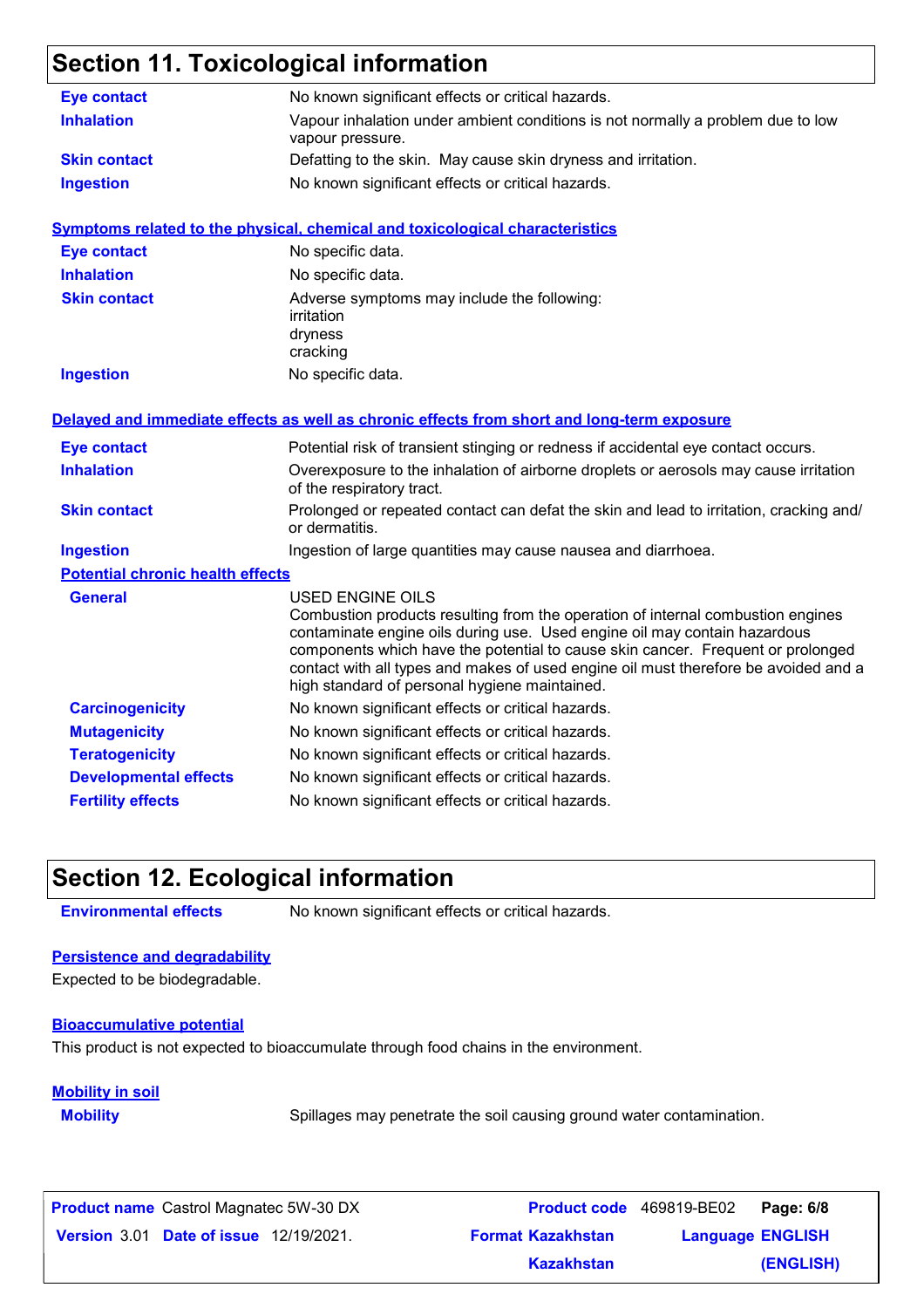### **Section 12. Ecological information**

**Other ecological information** Spills may form a film on water surfaces causing physical damage to organisms. Oxygen transfer could also be impaired.

### **Section 13. Disposal considerations**

The generation of waste should be avoided or minimised wherever possible. Significant quantities of waste product residues should not be disposed of via the foul sewer but processed in a suitable effluent treatment plant. Dispose of surplus and non-recyclable products via a licensed waste disposal contractor. Disposal of this product, solutions and any by-products should at all times comply with the requirements of environmental protection and waste disposal legislation and any regional local authority requirements. Waste packaging should be recycled. Incineration or landfill should only be considered when recycling is not feasible. This material and its container must be disposed of in a safe way. Empty containers or liners may retain some product residues. Avoid dispersal of spilt material and runoff and contact with soil, waterways, drains and sewers. **Disposal methods**

### **Section 14. Transport information**

|                                      | <b>IMDG</b>              | <b>IATA</b>              |
|--------------------------------------|--------------------------|--------------------------|
| <b>UN number</b>                     | Not regulated.           | Not regulated.           |
| <b>UN proper</b><br>shipping name    | $\overline{\phantom{a}}$ | $\sim$                   |
| <b>Transport hazard</b><br>class(es) | $\blacksquare$           | $\blacksquare$           |
| <b>Packing group</b>                 | $\blacksquare$           | $\overline{\phantom{a}}$ |
| <b>Environmental</b><br>hazards      | No.                      | No.                      |
| <b>Additional</b><br>information     | ۰                        | $\overline{\phantom{a}}$ |

**Special precautions for user** Not available.

### **Section 15. Regulatory information**

**Regulation according to other foreign laws**

| <b>REACH Status</b>                         | The company, as identified in Section 1, sells this product in the EU in compliance<br>with the current requirements of REACH. |
|---------------------------------------------|--------------------------------------------------------------------------------------------------------------------------------|
| <b>United States inventory</b><br>(TSCA 8b) | All components are active or exempted.                                                                                         |
| <b>Australia inventory (AIIC)</b>           | All components are listed or exempted.                                                                                         |
| <b>Canada inventory</b>                     | All components are listed or exempted.                                                                                         |
| <b>China inventory (IECSC)</b>              | All components are listed or exempted.                                                                                         |
| <b>Japan inventory (CSCL)</b>               | All components are listed or exempted.                                                                                         |
| <b>Korea inventory (KECI)</b>               | All components are listed or exempted.                                                                                         |
| <b>Philippines inventory</b><br>(PICCS)     | All components are listed or exempted.                                                                                         |

| <b>Product name</b> Castrol Magnatec 5W-30 DX |                          | <b>Product code</b> 469819-BE02   Page: 7/8 |           |
|-----------------------------------------------|--------------------------|---------------------------------------------|-----------|
| <b>Version 3.01 Date of issue 12/19/2021.</b> | <b>Format Kazakhstan</b> | <b>Language ENGLISH</b>                     |           |
|                                               | Kazakhstan               |                                             | (ENGLISH) |